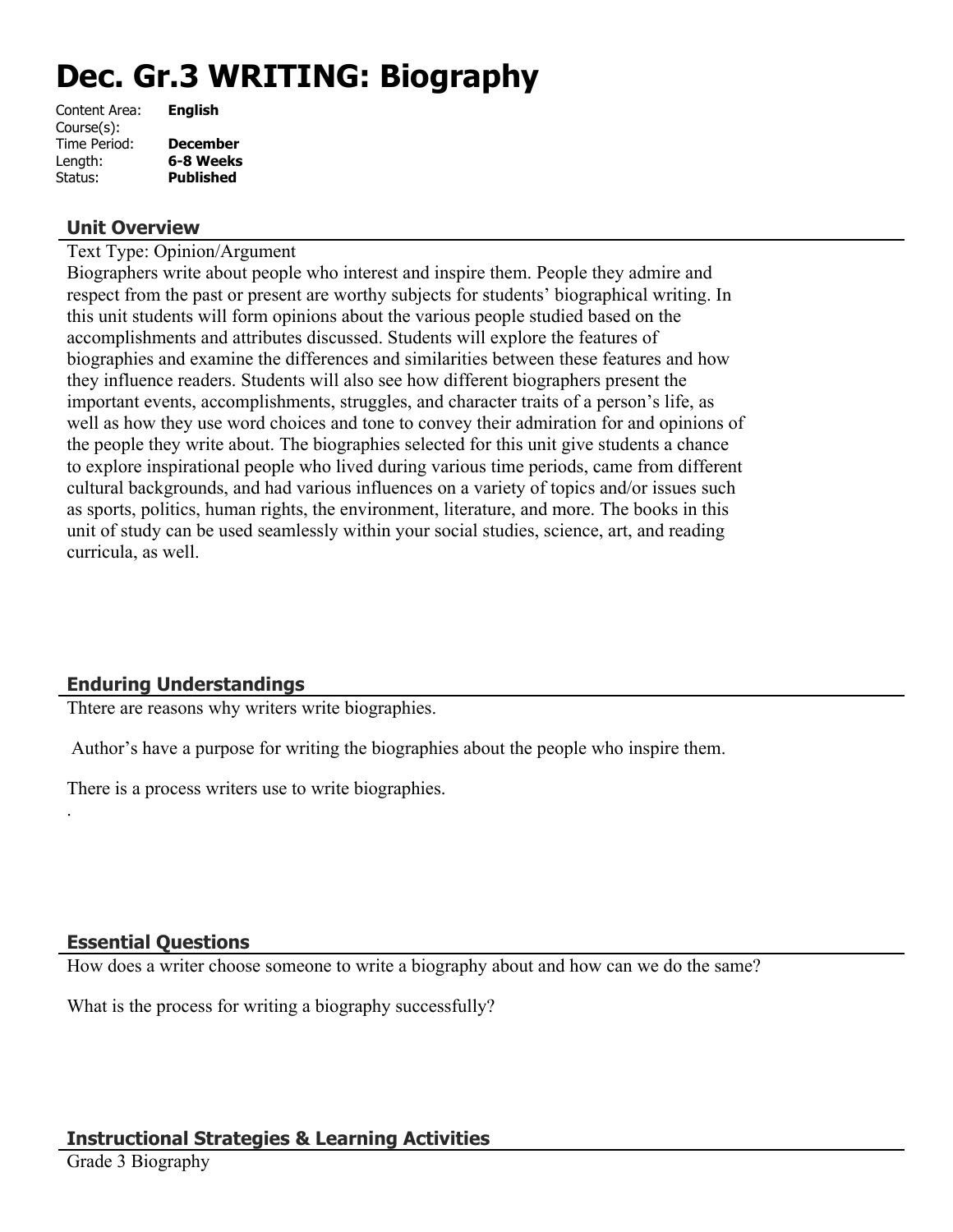Immersion: Interactive Read-Aloud Lessons

Day 1:

Biography: What's It All About?

uses all of the mentor texts from the unit, particularly The Watcher by Jeanette Winter.

Rationale: Display the unit books (and any other examples you want to show students). Students will define biography and begin to explore the features and purposes of the genre.

Common Core State Standards: W.3.1, W.3.2, W.3.4, W.3.5, W.3.7, W.3.8, W.3.10, SL.3.1, SL.3.2, SL.3.3, SL.3.4, SL.3.6, L.3.1, L.3.2, L.3.3, L.3.4, L.3.5, L.3.6

Day 2:

The Features of Biography

uses The Boy on Fairfield Street: How Ted Geisel Grew Up to Become Dr. Seuss by Kathleen Krull.

Rationale: Use The Boy on Fairfield Street: How Ted Geisel Grew Up to Become Dr. Seuss by Kathleen Krull. Students will continue their exploration of the features of biographies.

Common Core State Standards: W.3.1, W.3.2, W.3.4, W.3.5, W.3.7, W.3.8, W.3.10, SL.3.1, SL.3.2, SL.3.3, SL.3.4, SL.3.5, SL.3.6, L.3.1, L.3.2, L.3.3, L.3.4, L.3.5, L.3.6

Day 3:

What's So Important?

uses Mother to Tigers by George Ella Lyon and Lou Gehrig: The Luckiest Man by David A. Adler.

Rationale: Use Mother to Tigers by George Ella Lyon and Lou Gehrig: The Luckiest Man by David A. Adler to demonstrate for students the reasons why writers write biographies. Students will discuss each author's purpose and what inspired them to write the biographies they did.

Common Core State Standards: W.3.1, W.3.2, W.3.4, W.3.5, W.3.7, W.3.8, W.3.10, SL.3.1, SL.3.2, SL.3.3, SL.3.4, SL.3.6, L.3.1, L.3.2, L.3.3, L.3.4, L.3.5, L.3.6

Day 4:

Important Events

uses Night Flight: Amelia Earhart Crosses the Atlantic by Robert Burleigh and If a Bus Could Talk: The Story of Rosa Parks by Faith Ringgold.

Rationale: Use Night Flight: Amelia Earhart Crosses the Atlantic by Robert Burleigh and/or If a Bus Could Talk: The Story of Rosa Parks by Faith Ringgold. Students will discuss how biography writers highlight important events in their subjects' lives.

Common Core State Standards: W.3.1, W.3.2, W.3.4, W.3.5, W.3.7, W.3.8, W.3.10, SL.3.1, SL.3.2, SL.3.3, SL.3.4, SL.3.6, L.3.1, L.3.2, L.3.3, L.3.4, L.3.5, L.3.6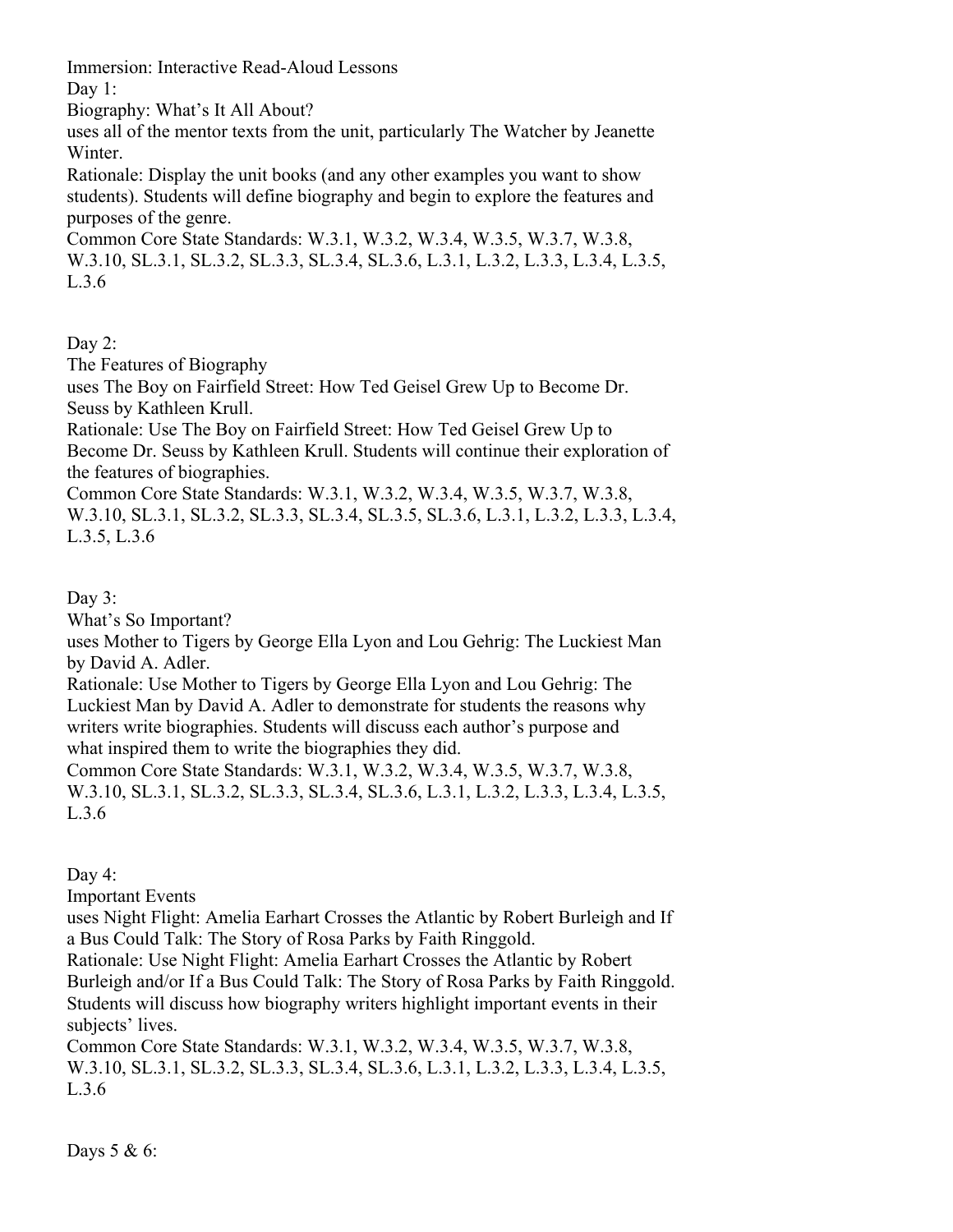Different Styles of Biography

uses Roberto Clemente: Pride of the Pittsburgh Pirates by Jonah Winter and A Picture Book of Cesar Chavez by

David A. and Michael S. Adler.

Rationale: Use Roberto Clemente: Pride of the Pittsburgh Pirates by Jonah Winter and A Picture Book of Cesar

Chavez by David A. and Michael S. Adler. Students will compare and contrast styles and features of biographies.

Common Core State Standards: W.3.1, W.3.2, W.3.4, W.3.5, W.3.6, W.3.7, W.3.8, W.3.10, SL.3.1, SL.3.2, SL.3.3,

SL.3.4, SL.3.6, L.3.1, L.3.2, L.3.3, L.3.4, L.3.5, L.3.6

Mini-Lessons

Generating Ideas I: Inspirational Subjects: Fighting for What's Right

uses A Picture Book of Cesar Chavez by David A. and Michael S. Adler and Elizabeth Leads the Way by Tanya Lee

Stone.

Rationale: Biographers often write about subjects who have ignited a cause and improved the lives of many. Students will generate ideas to find subjects whom they feel changed the world for the better by fighting for what

they believed in.

Common Core State Standards: W.3.1, W.3.2, W.3.4, W.3.5, W.3.7, W.3.8, W.3.10, SL.3.1, SL.3.2, SL.3.3, SL.3.4,

SL.3.6, L.3.1, L.3.2, L.3.3, L.3.6

Generating Ideas II: Inspirational Subjects: Changing the Way the World Works

uses Manfish: A Story of Jacques Cousteau by Jennifer Berne.

Rationale: Biographers often write about people who changed the way the world works through their inventions

and explorations. Students will brainstorm possible subjects who have used scientific investigation to help change

the way the world works.

Common Core State Standards: W.3.1, W.3.2, W.3.4, W.3.5, W.3.6, W.3.7, W.3.8, W.3.10, SL.3.1, SL.3.2, SL.3.3,

SL.3.4, SL.3.6, L.3.1, L.3.2, L.3.3, L.3.4, L.3.5, L.3.6

Generating Ideas III: Inspirational Subjects: A Personal Connection

uses Lou Gehrig: The Luckiest Man by David A. Adler, Roberto Clemente: Pride of the Pittsburgh Pirates by Jonah

Winter, The Boy on Fairfield Street: How Ted Geisel Grew Up to Become Dr. Seuss by Kathleen Krull, The Watcher

by Jeanette Winter, and Mother to Tigers by George Ella Lyon.

Rationale: Biographers often choose to write about people to whom they feel personally connected. Students will

brainstorm potential subjects for their biographies by thinking of their own interests, passions, and identities. Common Core State Standards: W.3.1, W.3.2, W.3.4, W.3.5, W.3.7, W.3.8, W.3.10, SL.3.1, SL.3.2, SL.3.3, SL.3.4,

SL.3.6, L.3.1, L.3.2, L.3.3, L.3.6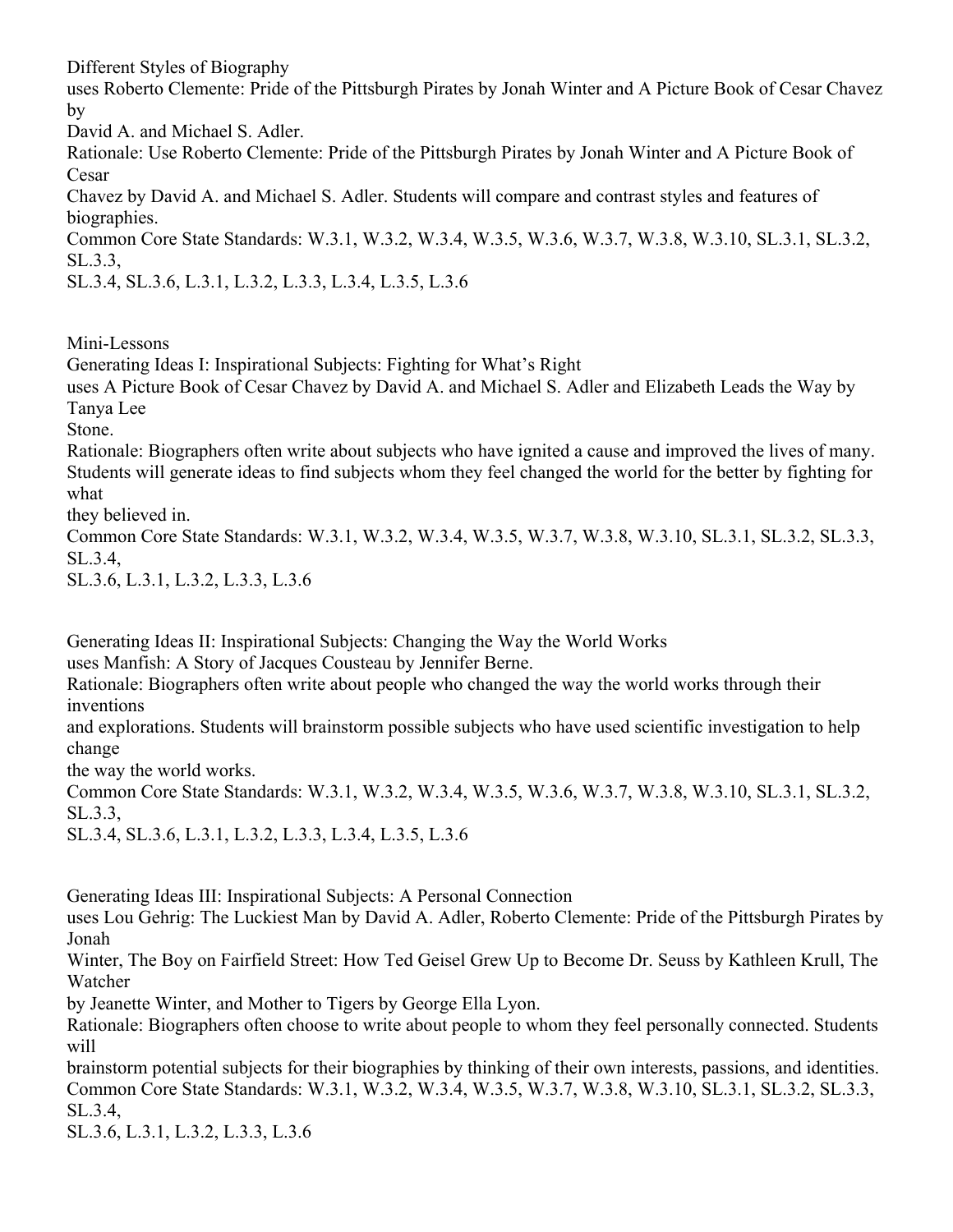Selecting: Making My Final Selection

uses Mother to Tigers by George Ella Lyon and Night Flight: Amelia Earhart Crosses the Atlantic by Robert Burleigh.

Rationale: Biographers choose inspirational subjects about whom they have strong opinions and want to research

further. Students will select subjects they feel their readers should learn about, and they will consider how their

research will support their opinions and show readers why this subject is important.

Common Core State Standards: W.3.1, W.3.2, W.3.4, W.3.5, W.3.6, W.3.7, W.3.8, W.3.10, SL.3.1, SL.3.2, SL.3.3,

SL.3.4, SL.3.6, L.3.1, L.3.2, L.3.3, L.3.4, L.3.5, L.3.6

Collecting I: Making Lists of Lives

uses The Boy on Fairfield Street: How Ted Geisel Grew Up to Become Dr. Seuss by Kathleen Krull and Mother to

Tigers by George Ella Lyon.

Rationale: Information is the key to a biographer's success. Students will develop strategies for collecting facts in

the form of lists.

Common Core State Standards: W.3.2, W.3.4, W.3.5, W.3.7, W.3.8, W.3.10, SL.3.1, SL.3.2, SL.3.3, SL.3.4, SL.3.6,

L.3.1, L.3.2, L.3.3, L.3.6

Collecting II: Describing Challenges

uses Roberto Clemente: Pride of the Pittsburgh Pirates by Jonah Winter and The Boy on Fairfield Street: How Ted

Geisel Grew Up to Become Dr. Seuss by Kathleen Krull.

Rationale: Biographers often describe challenges or obstacles their subjects have faced. They also identify attributes and express opinions about their subjects. Students will do the same as they continue to collect important information for their biographies.

Common Core State Standards: W.3.1, W.3.2, W.3.4, W.3.5, W.3.7, W.3.8, W.3.10, SL.3.1, SL.3.2, SL.3.3, SL.3.4,

SL.3.6, L.3.1, L.3.2, L.3.3, L.3.4, L.3.5, L.3.6

Collecting III: Who Else Matters?

uses If a Bus Could Talk: The Story of Rosa Parks by Faith Ringgold and Lou Gehrig: The Luckiest Man by David A.

Adler.

Rationale: Biographers know the friends and family members of their subjects are important to telling the story of a

person's life. Students will work on collecting more facts and details about the other important people they need to

include in a biography.

Common Core State Standards: W.3.2, W.3.4, W.3.5, W.3.6, W.3.7, W.3.8, W.3.10, SL.3.1, SL.3.2, SL.3.3, SL.3.4,

SL.3.6, L.3.1, L.3.2, L.3.3, L.3.6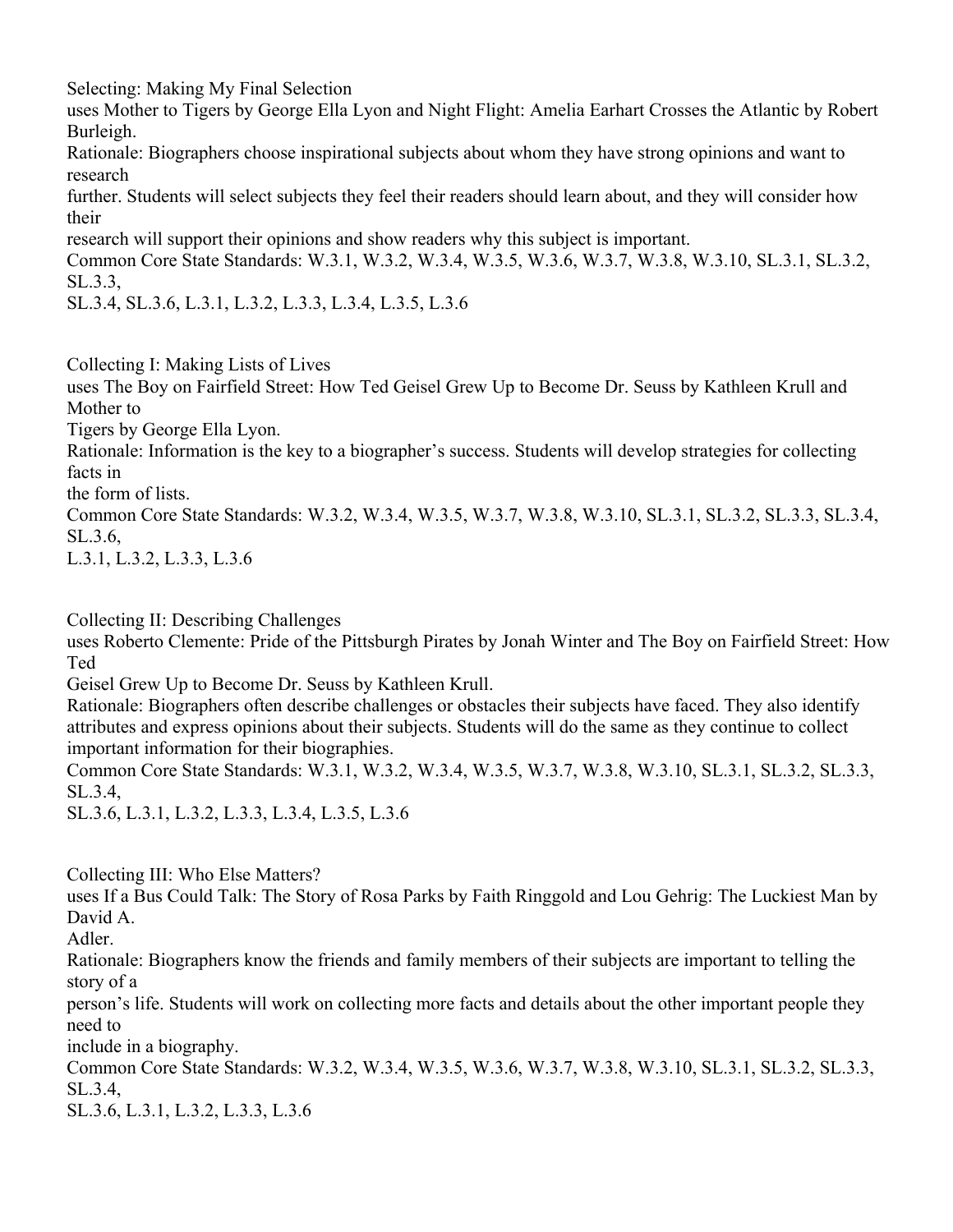Collecting IV: The Importance of a Quote

uses Elizabeth Leads the Way: Elizabeth Cady Stanton and the Right to Vote by Tanya Lee Stone and The Watcher:

Jane Goodall's Life with the Chimps by Jeanette Winter.

Rationale: Biographers often use quotations from their subjects or from important people in their subjects' lives to

show their impact on society and relevance to readers. Students will compile quotations from the resources they

have gathered to show why their subjects are important to the world and to readers' own lives.

Common Core State Standards: W.3.1, W.3.2, W.3.4, W.3.5, W.3.6, W.3.7, W.3.8, W.3.10, SL.3.1, SL.3.2, SL.3.3,

SL.3.4, SL.3.6, L.3.1, L.3.2, L.3.3, L.3.6

Drafting I: Introducing My Subject

uses Roberto Clemente: Pride of the Pittsburgh Pirates by Jonah Winter and Mother to Tigers by George Ella Lyon.

Rationale: Biographers create engaging leads that capture readers' attention and express their feelings or beliefs

about their subjects. Students will create leads for their biographies that hold their readers' attention and state their

opinions about their subjects.

Common Core State Standards: W.3.1, W.3.2, W.3.4, W.3.5, W.3.7, W.3.8, W.3.10, SL.3.1, SL.3.2, SL.3.3, SL.3.4,

SL.3.5, SL.3.6, L.3.1, L.3.2, L.3.3, L.3.5, L.3.6

Drafting II: The Body

uses Elizabeth Leads the Way: Elizabeth Cady Stanton and the Right to Vote by Tanya Lee Stone and students'

drafts.

Rationale: Biographies are organized in chronological order, making them easy to follow. Students will write the

body paragraphs of their biographies using a chronological structure.

Common Core State Standards: W.3.1, W.3.2, W.3.4, W.3.5, W.3.8, W.3.10, SL.3.1, SL.3.2, SL.3.3, SL.3.4, SL.3.6,

L.3.1, L.3.2, L.3.3, L.3.6

Drafting III: Ending Your Biography

uses several mentor texts from the unit and students' drafts.

Rationale: Every biography ends differently, depending on the reason behind the writer's choice of his or her subject. Students will consider various ways to conclude their biographies.

Common Core State Standards: W.3.1, W.3.2, W.3.4, W.3.5, W.3.7, W.3.8, W.3.10, SL.3.1, SL.3.2, SL.3.3, SL.3.4,

SL.3.6, L.3.1, L.3.2, L.3.3, L.3.6

Revising I: Linking It All

uses students' drafts.

Rationale: Biographers revise their work to make sure that the ideas in their drafts connect to one another from beginning to end. Students will revise their drafts to ensure that they are using appropriate words to link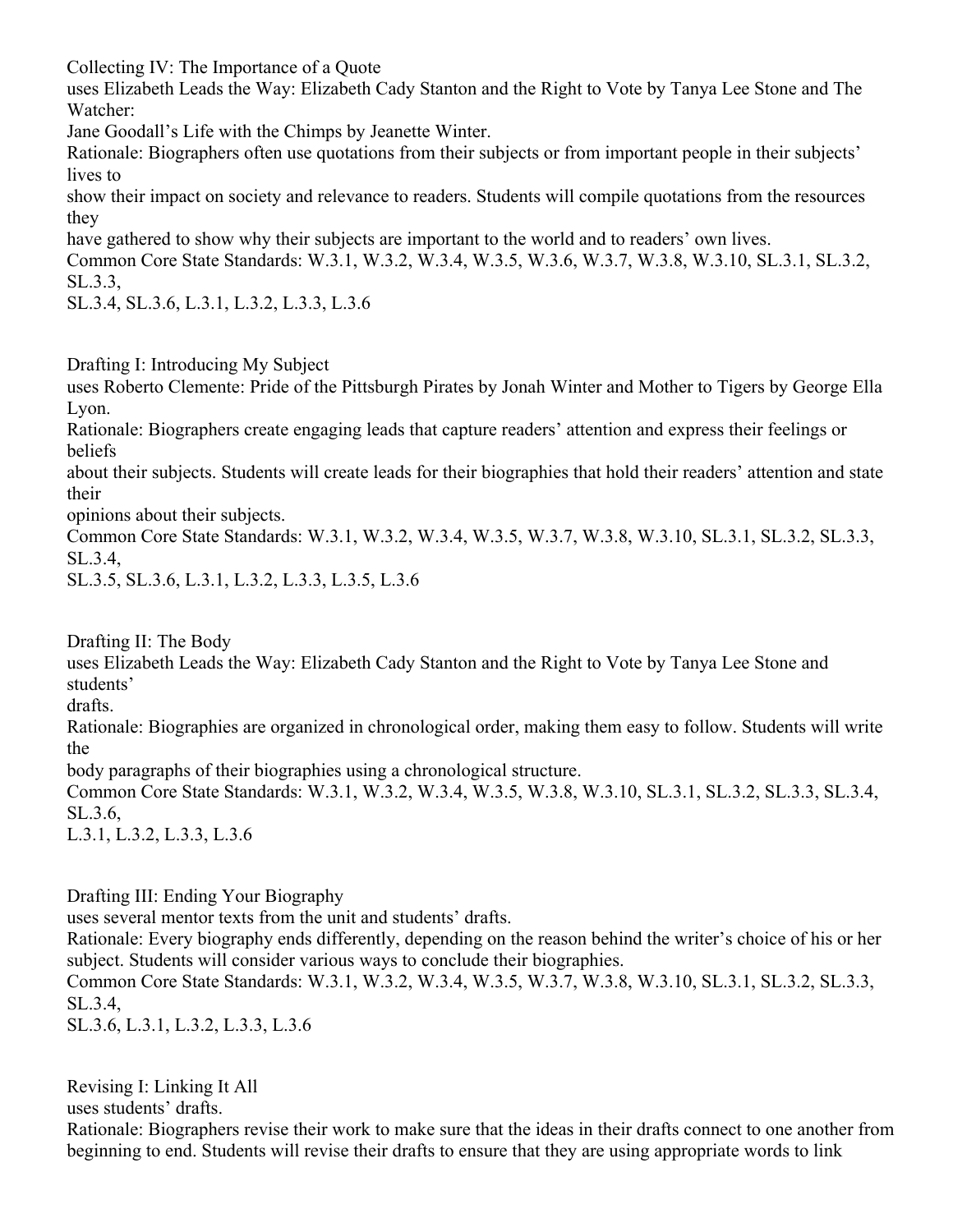opinions,

reasons, and facts.

Common Core State Standards: W.3.1, W.3.2, W.3.4, W.3.5, W.3.7, W.3.8, W.3.10, SL.3.1, SL.3.2, SL.3.3, SL.3.4, SL.3.6, L.3.1, L.3.2, L.3.3, L.3.6

Revising II: Dates and Details

uses A Picture Book of Cesar Chavez by David A. and Michael S. Adler and students' drafts.

Rationale: Biographers revise their work to include details and dates to help readers learn more about their subjects. Students will revise their work to include additional details and dates.

Common Core State Standards: W.3.1, W.3.2, W.3.4, W.3.5, W.3.7, W.3.8, W.3.10, SL.3.1, SL.3.2, SL.3.3, SL.3.4,

SL.3.6, L.3.1, L.3.2, L.3.3, L.3.5, L.3.6

Revising III: Do I Have It All?

uses students' drafts.

Rationale: A revision checklist is a helpful tool for writers to use before they edit and publish their writing. Students

will use a revision checklist to make certain their pieces contain techniques taught throughout the unit. Common Core State Standards: W.3.1, W.3.2, W.3.4, W.3.5, W.3.6, W.3.7, W.3.8, W.3.10, SL.3.1, SL.3.2, SL.3.3,

SL.3.4, SL.3.5, SL.3.6, L.3.1, L.3.2, L.3.3, L.3.6

Editing I: Proofread Like a Biographer

uses Night Flight: Amelia Earhart Crosses the Atlantic by Robert Burleigh and students' drafts.

Rationale: Biographers proofread in a special way. Like other writers, they check for capitalization and punctuation

mistakes, but they also look specifically for any errors they may have made with biographical information, such as

dates, names, and places. Students will proofread their writing like biographers do.

Common Core State Standards: W.3.1, W.3.2, W.3.4, W.3.5, W.3.8, W.3.10, SL.3.1, SL.3.2, SL.3.3, SL.3.4, SL.3.6,

L.3.1, L.3.2, L.3.3, L.3.6

Editing II: Checking Professional and Social Titles

uses several mentor texts from the unit and students' drafts.

Rationale: Often biographers find they will write about people who have professional or social titles, and they know

they need to abbreviate these and use them correctly. Students will work on their drafts to check for correct usage

of titles.

Common Core State Standards: W.3.1, W.3.2, W.3.4, W.3.5, W.3.7, W.3.8, W.3.10, SL.3.1, SL.3.2, SL.3.3, SL.3.4,

SL.3.6, L.3.1, L.3.2, L.3.3, L.3.6

Publishing: Cover Me! uses several mentor texts from the unit and students' drafts.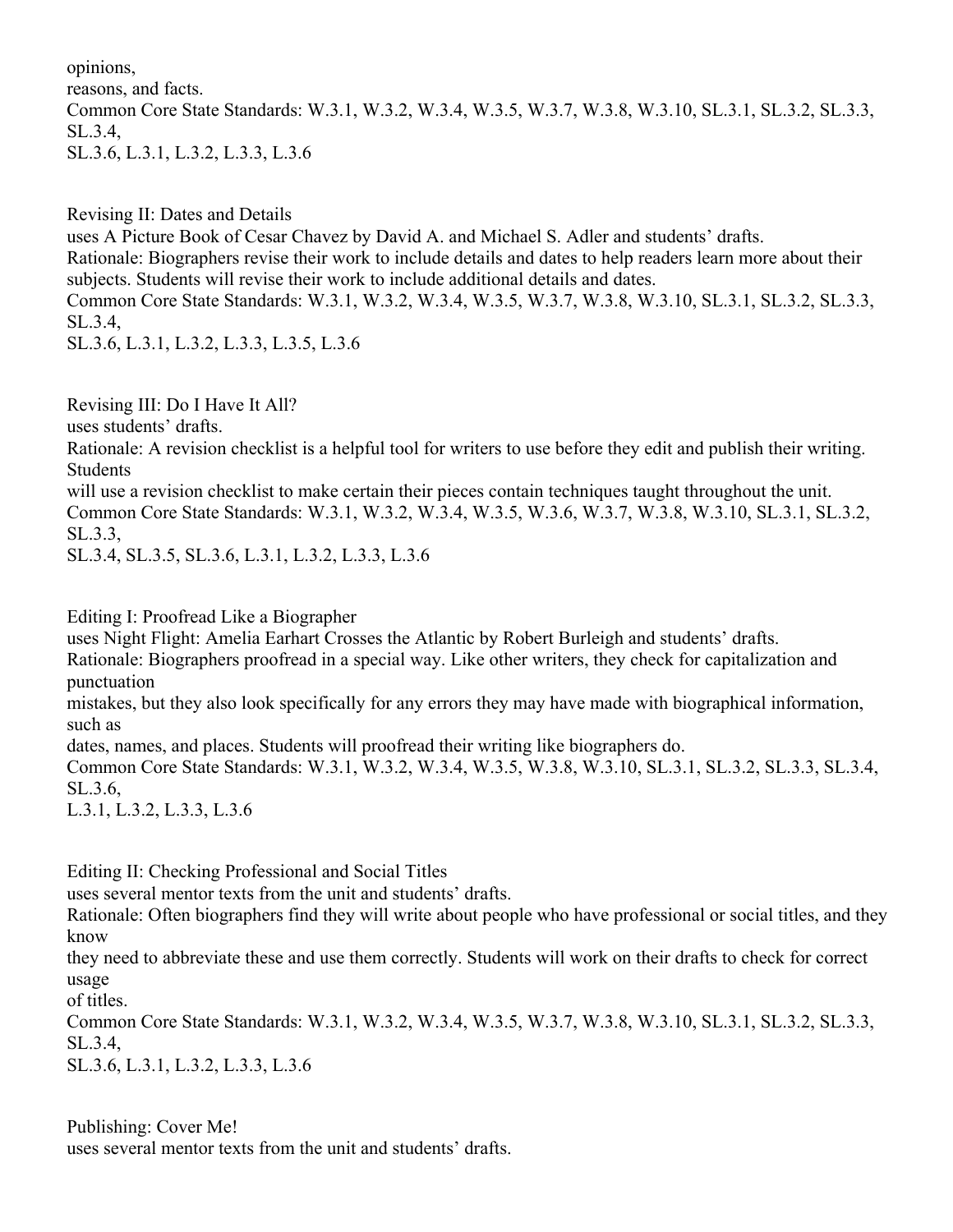Rationale: Biographers create a cover that includes a title that often tells the subject's name, as well as additional

information underneath. They also include an illustration, which reveals something about the subject, as well. Students will consider how to create titles and covers for their biographies.

Common Core State Standards: W.3.1, W.3.2, W.3.4, W.3.5, W.3.6, W.3.7, W.3.8, W.3.10, SL.3.1, SL.3.2, SL.3.3,

SL.3.4, SL.3.5, SL.3.6, L.3.1, L.3.2, L.3.3, L.3.5, L.3.6

.

# **Integration of Career Readiness, Life Literacies and Key Skills**

Students will be introduced to a variety of career choices through the biographies presented in this unit.

| CRP.K-12.CRP2.1  | Career-ready individuals readily access and use the knowledge and skills acquired through<br>experience and education to be more productive. They make connections between<br>abstract concepts with real-world applications, and they make correct insights about when<br>it is appropriate to apply the use of an academic skill in a workplace situation.                                                                                                                                                                                                                                                                                                                                                                            |
|------------------|-----------------------------------------------------------------------------------------------------------------------------------------------------------------------------------------------------------------------------------------------------------------------------------------------------------------------------------------------------------------------------------------------------------------------------------------------------------------------------------------------------------------------------------------------------------------------------------------------------------------------------------------------------------------------------------------------------------------------------------------|
| CRP.K-12.CRP11.1 | Career-ready individuals take personal ownership of their own education and career goals,<br>and they regularly act on a plan to attain these goals. They understand their own career<br>interests, preferences, goals, and requirements. They have perspective regarding the<br>pathways available to them and the time, effort, experience and other requirements to<br>pursue each, including a path of entrepreneurship. They recognize the value of each step<br>in the education and experiential process, and they recognize that nearly all career paths<br>require ongoing education and experience. They seek counselors, mentors, and other<br>experts to assist in the planning and execution of career and personal goals. |
| CRP.K-12.CRP5.1  | Career-ready individuals understand the interrelated nature of their actions and regularly<br>make decisions that positively impact and/or mitigate negative impact on other people,<br>organization, and the environment. They are aware of and utilize new technologies,<br>understandings, procedures, materials, and regulations affecting the nature of their work<br>as it relates to the impact on the social condition, the environment and the profitability of<br>the organization.                                                                                                                                                                                                                                           |
| CRP.K-12.CRP7.1  | Career-ready individuals are discerning in accepting and using new information to make<br>decisions, change practices or inform strategies. They use reliable research process to<br>search for new information. They evaluate the validity of sources when considering the<br>use and adoption of external information or practices in their workplace situation.                                                                                                                                                                                                                                                                                                                                                                      |
| CRP.K-12.CRP9.1  | Career-ready individuals consistently act in ways that align personal and community-held<br>ideals and principles while employing strategies to positively influence others in the<br>workplace. They have a clear understanding of integrity and act on this understanding in<br>every decision. They use a variety of means to positively impact the directions and actions<br>of a team or organization, and they apply insights into human behavior to change others'<br>action, attitudes and/or beliefs. They recognize the near-term and long-term effects that<br>management's actions and attitudes can have on productivity, morals and organizational<br>culture.                                                            |
| CRP.K-12.CRP8.1  | Career-ready individuals readily recognize problems in the workplace, understand the<br>nature of the problem, and devise effective plans to solve the problem. They are aware of<br>problems when they occur and take action quickly to address the problem; they<br>thoughtfully investigate the root cause of the problem prior to introducing solutions. They                                                                                                                                                                                                                                                                                                                                                                       |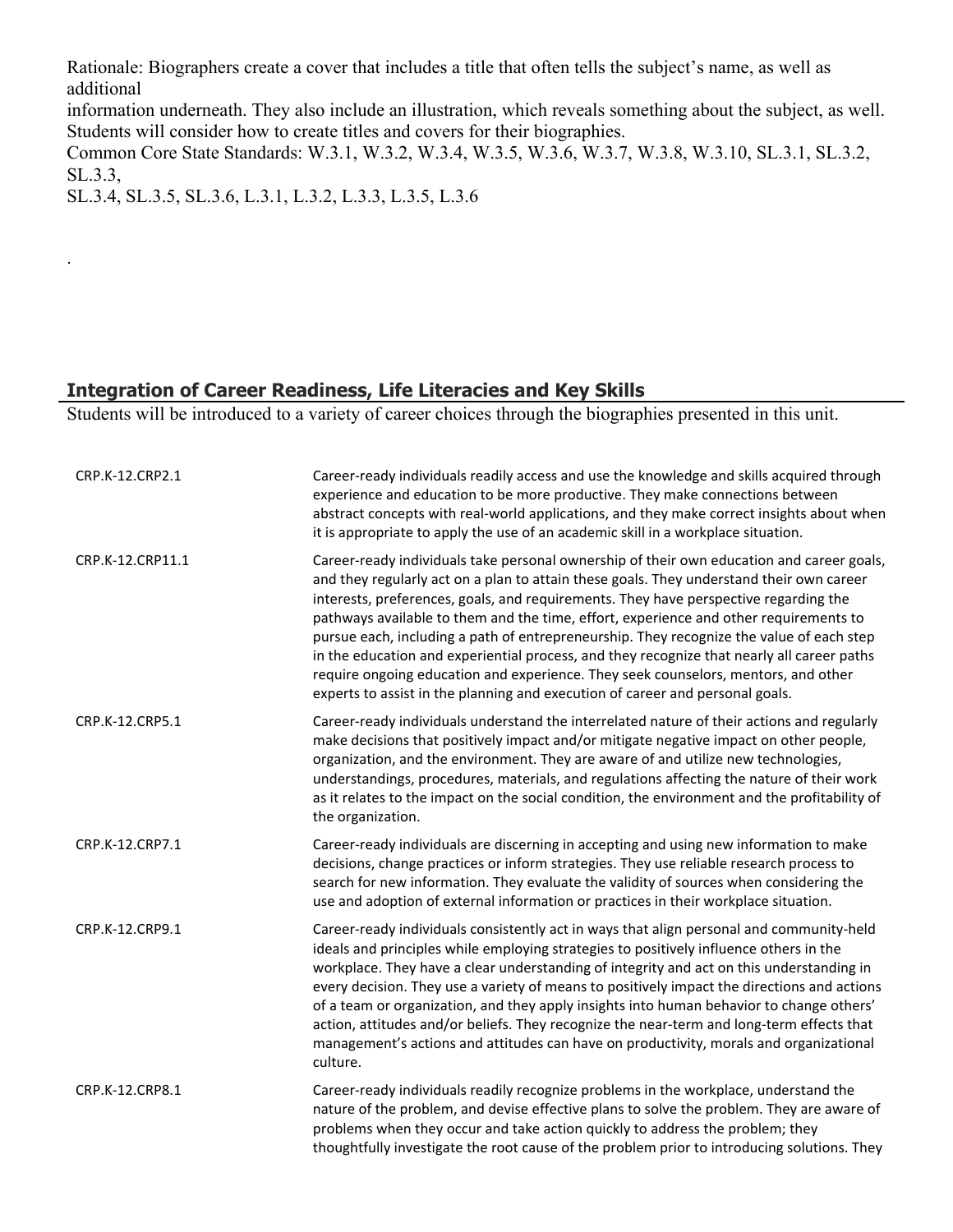|                 | carefully consider the options to solve the problem. Once a solution is agreed upon, they<br>follow through to ensure the problem is solved, whether through their own actions or the<br>actions of others.                                                                                                                                                                                                                                                                                                                                                                                                                                                                       |
|-----------------|-----------------------------------------------------------------------------------------------------------------------------------------------------------------------------------------------------------------------------------------------------------------------------------------------------------------------------------------------------------------------------------------------------------------------------------------------------------------------------------------------------------------------------------------------------------------------------------------------------------------------------------------------------------------------------------|
| CAEP.9.2.4.A.3  | Investigate both traditional and nontraditional careers and relate information to personal<br>likes and dislikes.                                                                                                                                                                                                                                                                                                                                                                                                                                                                                                                                                                 |
| CRP.K-12.CRP1.1 | Career-ready individuals understand the obligations and responsibilities of being a<br>member of a community, and they demonstrate this understanding every day through<br>their interactions with others. They are conscientious of the impacts of their decisions on<br>others and the environment around them. They think about the near-term and long-term<br>consequences of their actions and seek to act in ways that contribute to the betterment of<br>their teams, families, community and workplace. They are reliable and consistent in going<br>beyond the minimum expectation and in participating in activities that serve the greater<br>good.                    |
| CRP.K-12.CRP4.1 | Career-ready individuals communicate thoughts, ideas, and action plans with clarity,<br>whether using written, verbal, and/or visual methods. They communicate in the workplace<br>with clarity and purpose to make maximum use of their own and others' time. They are<br>excellent writers; they master conventions, word choice, and organization, and use<br>effective tone and presentation skills to articulate ideas. They are skilled at interacting<br>with others; they are active listeners and speak clearly and with purpose. Career-ready<br>individuals think about the audience for their communication and prepare accordingly to<br>ensure the desired outcome. |
| CAEP.9.2.4.A.4  | Explain why knowledge and skills acquired in the elementary grades lay the foundation for<br>future academic and career success.                                                                                                                                                                                                                                                                                                                                                                                                                                                                                                                                                  |
| WRK.9.2.5.CAP.1 | Evaluate personal likes and dislikes and identify careers that might be suited to personal<br>likes.                                                                                                                                                                                                                                                                                                                                                                                                                                                                                                                                                                              |
| CAEP.9.2.4.A.1  | Identify reasons why people work, different types of work, and how work can help a<br>person achieve personal and professional goals.                                                                                                                                                                                                                                                                                                                                                                                                                                                                                                                                             |
| TECH.9.4.5.DC.2 | Provide attribution according to intellectual property rights guidelines using public domain<br>or creative commons media.                                                                                                                                                                                                                                                                                                                                                                                                                                                                                                                                                        |
| WRK.9.2.5.CAP.3 | Identify qualifications needed to pursue traditional and non-traditional careers and<br>occupations.                                                                                                                                                                                                                                                                                                                                                                                                                                                                                                                                                                              |
| CRP.K-12.CRP6.1 | Career-ready individuals regularly think of ideas that solve problems in new and different<br>ways, and they contribute those ideas in a useful and productive manner to improve their<br>organization. They can consider unconventional ideas and suggestions as solutions to<br>issues, tasks or problems, and they discern which ideas and suggestions will add greatest<br>value. They seek new methods, practices, and ideas from a variety of sources and seek to<br>apply those ideas to their own workplace. They take action on their ideas and understand<br>how to bring innovation to an organization.                                                                |

#### **Computer Science and Design Integration**

Students will interact with the SmartBoards, Chromebooks, and Document Camera.

| TECH.8.1.5.A.CS1         | Understand and use technology systems                                                                                                     |
|--------------------------|-------------------------------------------------------------------------------------------------------------------------------------------|
| TECH.8.1.5.A             | Technology Operations and Concepts: Students demonstrate a sound understanding of<br>technology concepts, systems and operations.         |
| $CS.3 - 5.8.1.5$ . IC. 1 | Identify computing technologies that have impacted how individuals live and work and<br>describe the factors that influenced the changes. |
| TECH.8.1.5.B.CS2         | Create original works as a means of personal or group expression.                                                                         |
| TECH.8.1.5.A.2           | Format a document using a word processing application to enhance text and include                                                         |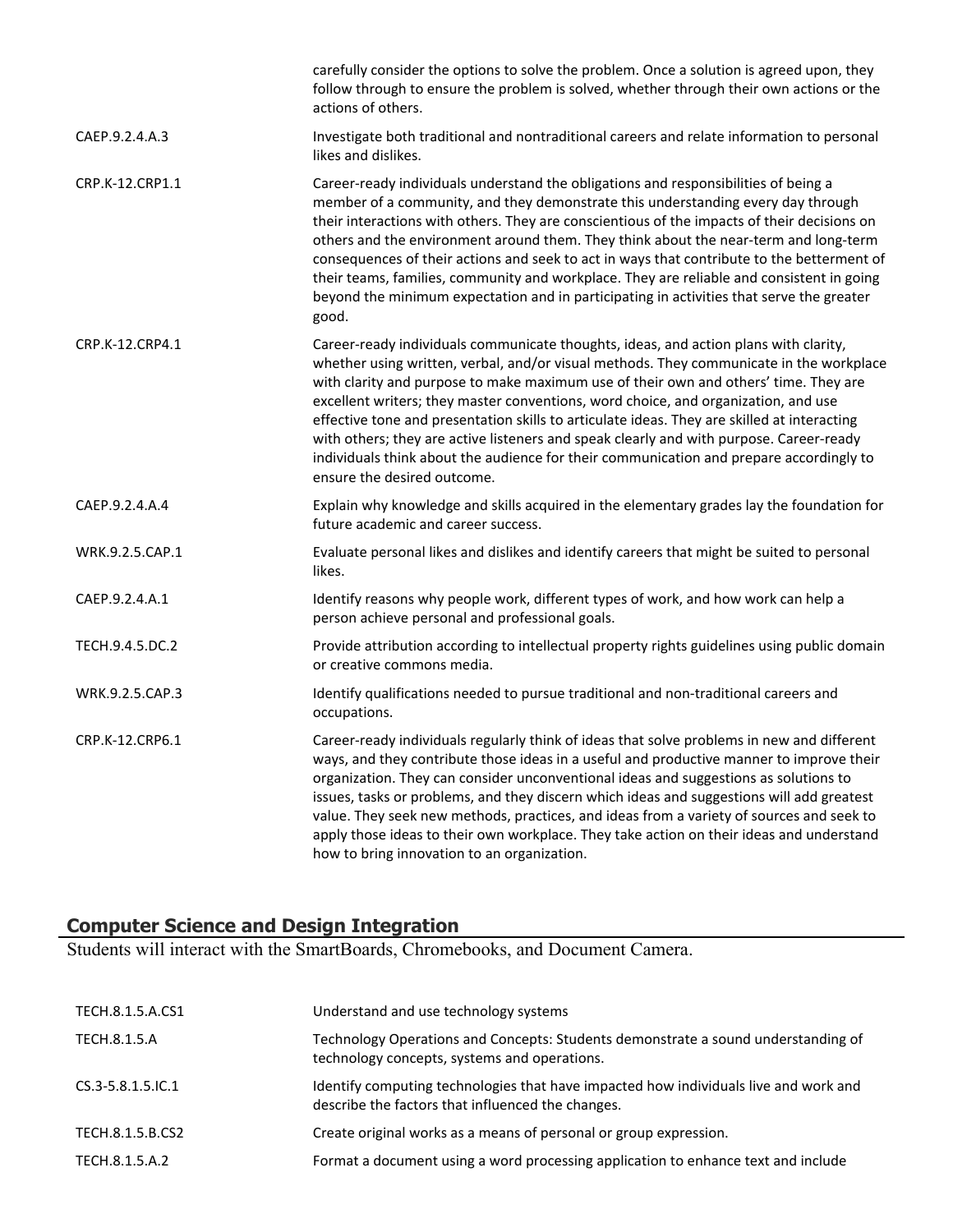| graphics, symbols and/or pictures.                                                                                         |
|----------------------------------------------------------------------------------------------------------------------------|
| Describe physical and digital security measures for protecting sensitive personal<br>information.                          |
| Select and use the appropriate digital tools and resources to accomplish a variety of tasks<br>including solving problems. |
| Select and use applications effectively and productively.                                                                  |
| Advocate and practice safe, legal, and responsible use of information and technology.                                      |
|                                                                                                                            |

 $g(x) = \frac{1}{2} \int_0^1 f(x) \, dx$ 

# **Interdisciplinary Connections**

Mentor texts and personal choice texts make interdisciplinary connections in math, science, social studies, technology and the arts.

# **Differentiation**

- Understand that gifted students, just like all students, come to school to learn and be challenged.
- Pre-assess your students. Find out their areas of strength as well as those areas you may need to address before students move on.
- Consider grouping gifted students together for at least part of the school day.
- Plan for differentiation. Consider pre-assessments, extension activities, and compacting the curriculum.
- Use phrases like "You've shown you don't need more practice" or "You need more practice" instead of words like "qualify" or "eligible" when referring to extension work.
- Encourage high-ability students to take on challenges. Because they're often used to getting good grades, gifted students may be risk averse.

#### **Definitions of Differentiation Components**:

- o Content the specific information that is to be taught in the lesson/unit/course of instruction.
- o Process how the student will acquire the content information.
- o Product how the student will demonstrate understanding of the content.
- o Learning Environment the environment where learning is taking place including physical location and/or student grouping

#### **Differentiation occurring in this unit:**

Students will be able to choose personal mentor texts based on reading levels

Teacher will re-teach in small group instruciton, as needed

Students will have choice on writing topics, with supporting materials as needed.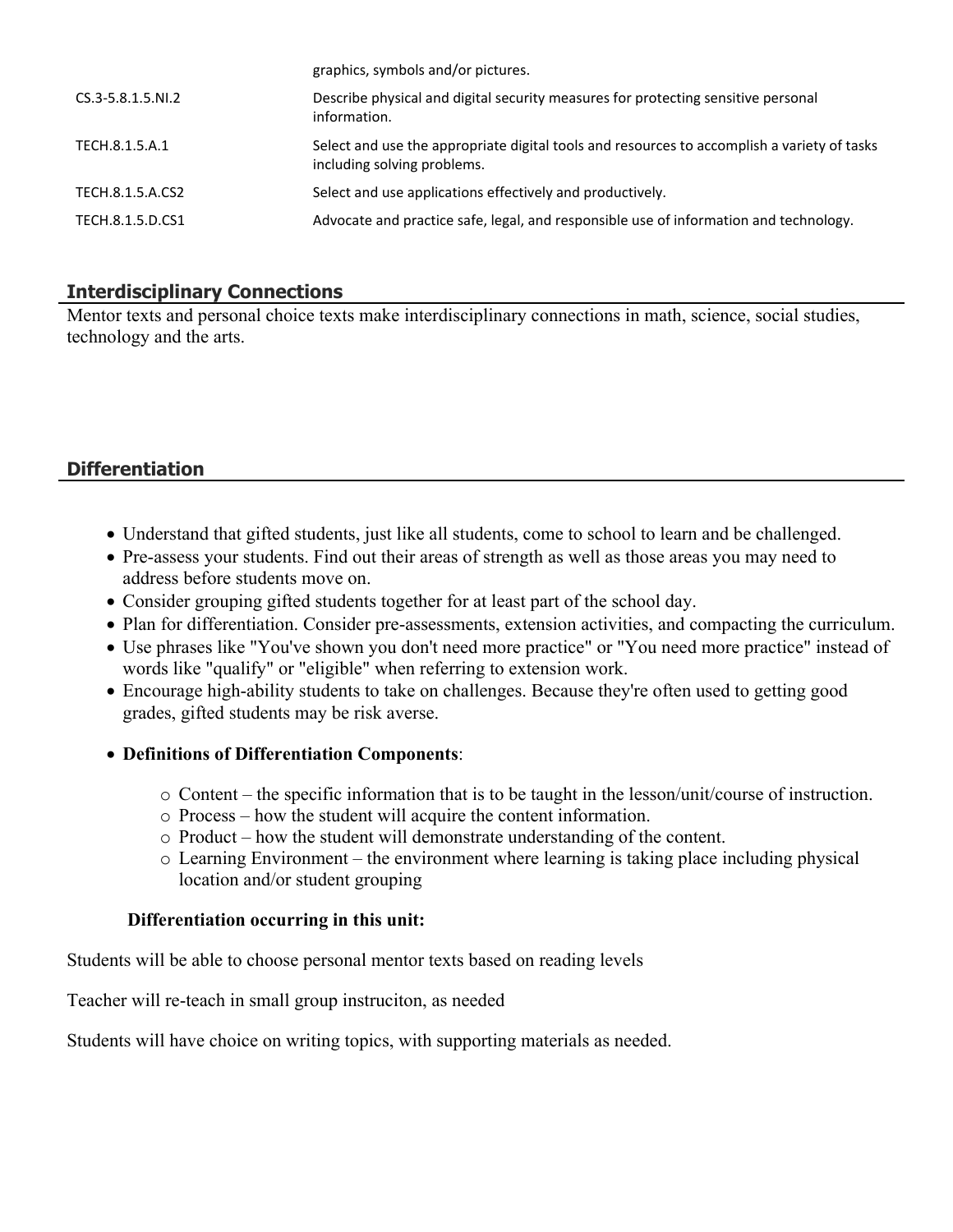Refer to QSAC EXCEL SMALL SPED ACCOMMOCATIONS spreadsheet in this discipline.

### **Modifications and Accommodations used in this unit:**

IEP accomodations will be implemented.

Additional support will be available, including small group instruction outside the classroom

## **Benchmark Assessments**

**Benchmark Assessments** are given periodically (e.g., at the end of every quarter or as frequently as once per month) throughout a school year to establish baseline achievement data and measure progress toward a standard or set of academic standards and goals.

#### **Schoolwide Benchmark assessments:**

Aimsweb benchmarks 3X a year

Linkit Benchmarks 3X a year

DRA

## **Additional Benchmarks used in this unit:**

Beginning of the Year Writing Assessment

End of the Year Writing Assessment

## **Formative Assessments**

Assessment allows both instructor and student to monitor progress towards achieving learning objectives, and can be approached in a variety of ways. **Formative assessment** refers to tools that identify misconceptions, struggles, and learning gaps along the way and assess how to close those gaps. It includes effective tools for helping to shape learning, and can even bolster students' abilities to take ownership of their learning when they understand that the goal is to improve learning, not apply final marks (Trumbull and Lash, 2013). It can include students assessing themselves, peers, or even the instructor, through writing, quizzes, conversation, and more. In short, formative assessment occurs throughout a class or course, and seeks to improve student achievement of learning objectives through approaches that can support specific student needs (Theal and Franklin, 2010, p. 151).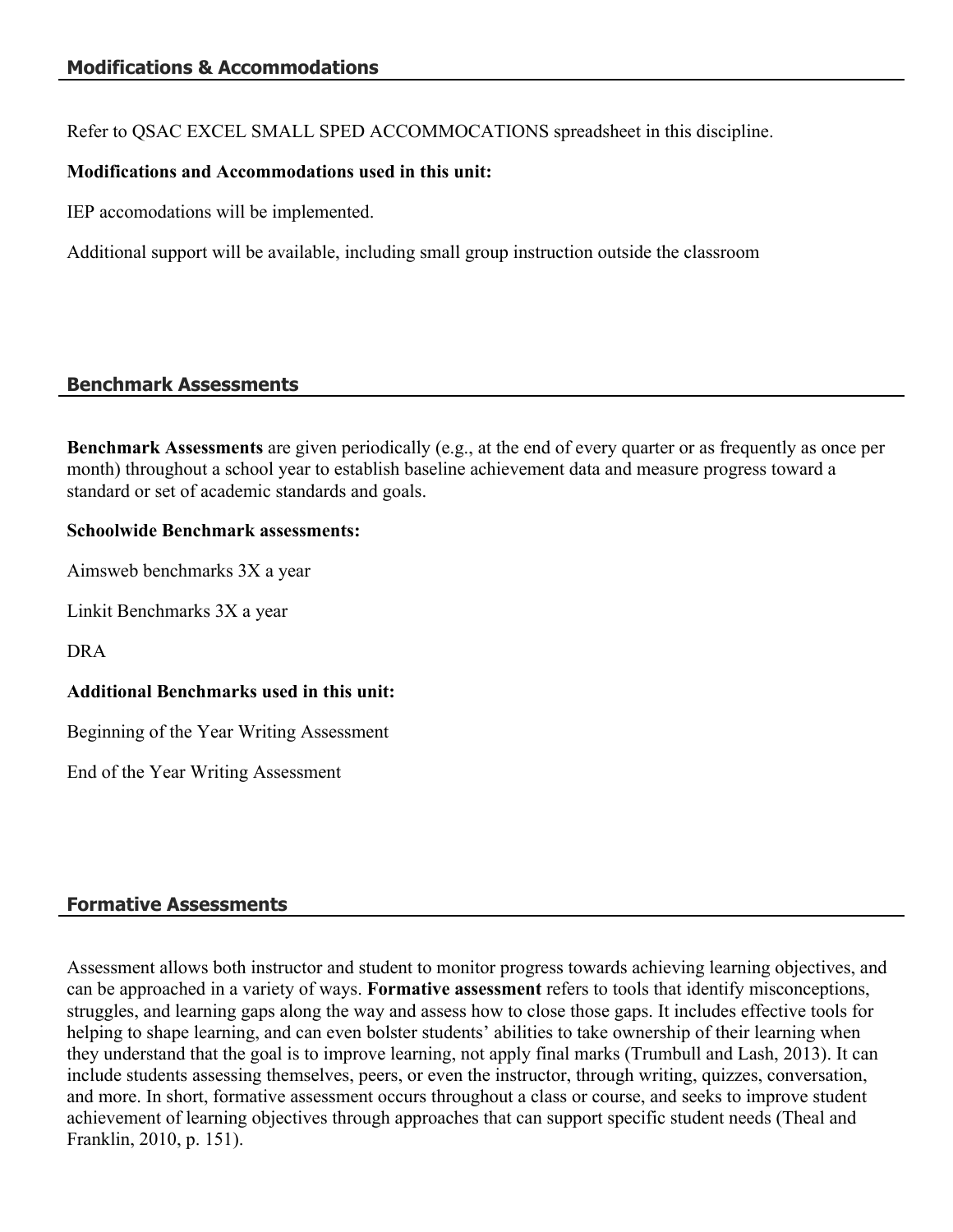#### **Formative Assessments used in this unit:**

**Discussion** 

Teacher conferences

Worksheets in the Schoolwide unit

Anecdotal notes

teacher made materials for assessment

# **Summative Assessments**

**Summative assessments** evaluate student learning, knowledge, proficiency, or success at the conclusion of an instructional period, like a unit, course, or program. Summative assessments are almost always formally graded and often heavily weighted (though they do not need to be). Summative assessment can be used to great effect in conjunction and alignment with formative assessment, and instructors can consider a variety of ways to combine these approaches.

#### **Summative assessments for this unit:**

Student Self-Reflection uses a self-reflection questionnaire. Rationale: At the end of a writing project, students will spend time reflecting on their work, the process, and the product

Teacher made assessments

Assessments associated with the unit

Final written pieces

# **Instructional Materials**

Schoolwide, Inc. "Biographies" teacher instructional unit

Mentor Texts The Boy on Fairfield Street: How Ted Geisel Grew Up to Become Dr. Seuss by Kathleen Krull Elizabeth Leads the Way: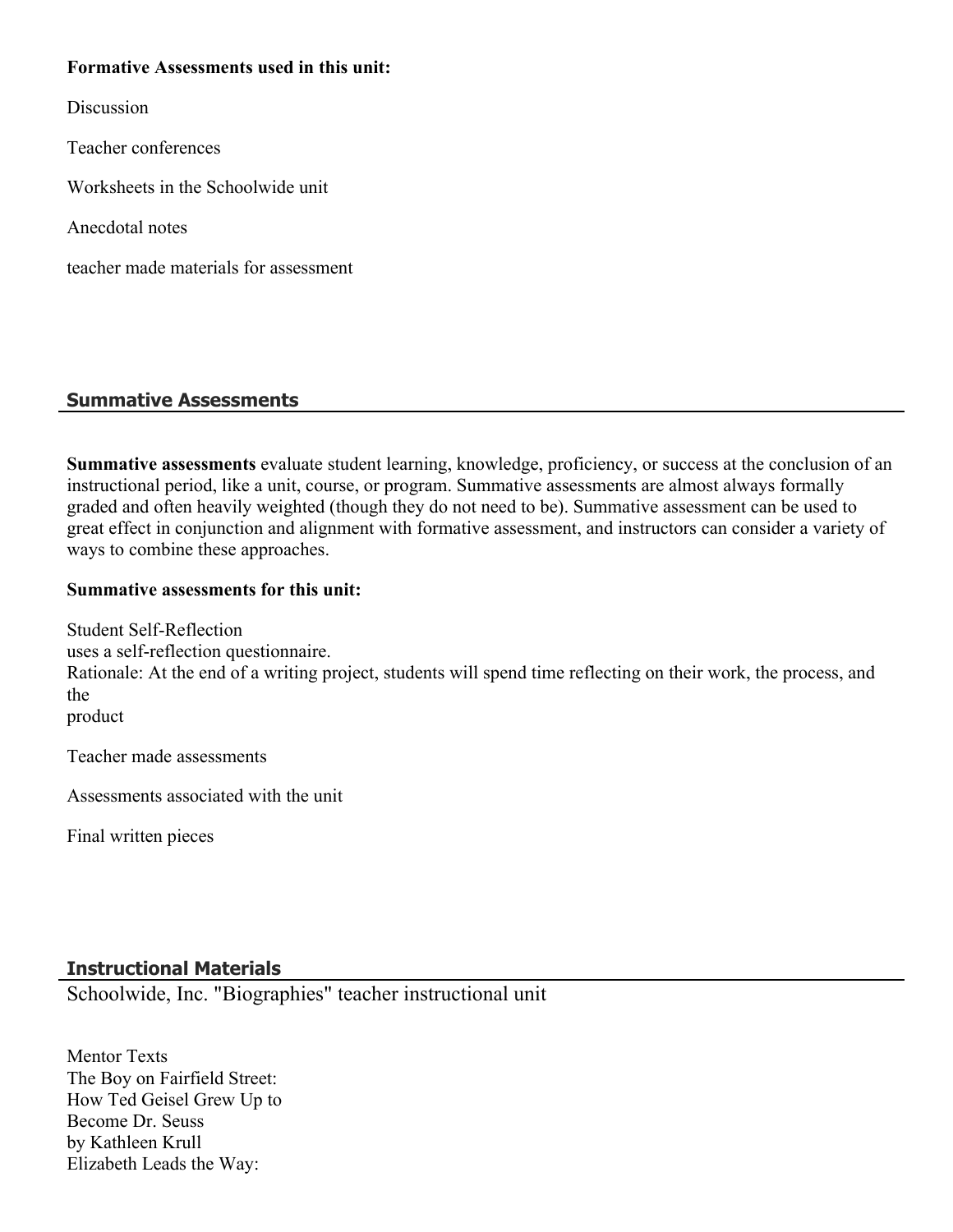Elizabeth Cady Stanton and the Right to Vote by Tanya Lee Stone If a Bus Could Talk: The Story of Rosa Parks by Faith Ringgold Lou Gehrig: The Luckiest Man by David A. Adler Manfish: A Story of Jacques Cousteau by Jennifer Berne Mother to Tigers by George Ella Lyon Night Flight: Amelia Earhart Crosses the Atlantic by Robert Burleigh A Picture Book of Cesar Chavez by David A. Adler and Michael S. Adler Roberto Clemente: Pride of the Pittsburgh Pirates by Jonah Winter The Watcher: Jane Goodall's Life with the Chimps by Jeanette Winter

Student choice leveled reader texts

#### **Standards**

| CCSS.ELA-Literacy.W.3.1   | Write opinion pieces on topics or texts, supporting a point of view with reasons.                                                   |
|---------------------------|-------------------------------------------------------------------------------------------------------------------------------------|
| CCSS.ELA-Literacy.W.3.1.a | Introduce the topic or text they are writing about, state an opinion, and create an<br>organizational structure that lists reasons. |
| CCSS.ELA-Literacy.W.3.1.b | Provide reasons that support the opinion.                                                                                           |
| CCSS.ELA-Literacy.W.3.1.c | Use linking words and phrases (e.g., because, therefore, since, for example) to connect<br>opinion and reasons.                     |
| CCSS.ELA-Literacy.W.3.1.d | Provide a concluding statement or section.                                                                                          |
| CCSS.ELA-Literacy.W.3.2   | Write informative/explanatory texts to examine a topic and convey ideas and information<br>clearly.                                 |
| CCSS.ELA-Literacy.W.3.2.a | Introduce a topic and group related information together; include illustrations when<br>useful to aiding comprehension.             |
| CCSS.ELA-Literacy.W.3.2.b | Develop the topic with facts, definitions, and details.                                                                             |
| CCSS.ELA-Literacy.W.3.2.c | Use linking words and phrases (e.g., also, another, and, more, but) to connect ideas within<br>categories of information.           |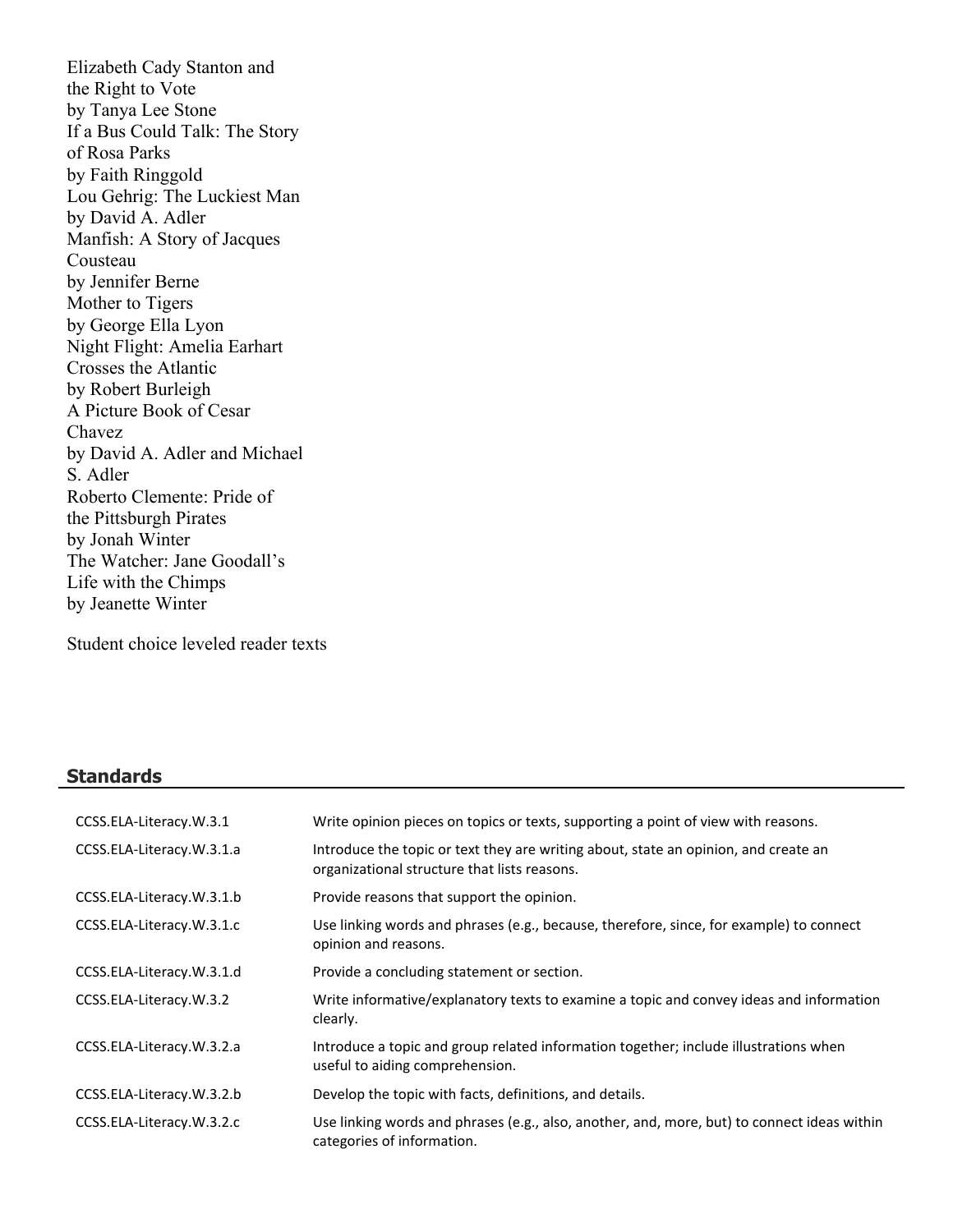| CCSS.ELA-Literacy.W.3.2.d  | Provide a concluding statement or section.                                                                                                                                                                                  |
|----------------------------|-----------------------------------------------------------------------------------------------------------------------------------------------------------------------------------------------------------------------------|
| CCSS.ELA-Literacy.W.3.3    | Write narratives to develop real or imagined experiences or events using effective<br>technique, descriptive details, and clear event sequences.                                                                            |
| CCSS.ELA-Literacy.W.3.3.a  | Establish a situation and introduce a narrator and/or characters; organize an event<br>sequence that unfolds naturally.                                                                                                     |
| CCSS.ELA-Literacy.W.3.3.b  | Use dialogue and descriptions of actions, thoughts, and feelings to develop experiences<br>and events or show the response of characters to situations.                                                                     |
| CCSS.ELA-Literacy.W.3.3.c  | Use temporal words and phrases to signal event order.                                                                                                                                                                       |
| CCSS.ELA-Literacy.W.3.3.d  | Provide a sense of closure.                                                                                                                                                                                                 |
| CCSS.ELA-Literacy.W.3.4    | With guidance and support from adults, produce writing in which the development and<br>organization are appropriate to task and purpose.                                                                                    |
| CCSS.ELA-Literacy.W.3.5    | With guidance and support from peers and adults, develop and strengthen writing as<br>needed by planning, revising, and editing.                                                                                            |
| CCSS.ELA-Literacy.W.3.6    | With guidance and support from adults, use technology to produce and publish writing<br>(using keyboarding skills) as well as to interact and collaborate with others.                                                      |
| CCSS.ELA-Literacy.W.3.7    | Conduct short research projects that build knowledge about a topic.                                                                                                                                                         |
| CCSS.ELA-Literacy.W.3.8    | Recall information from experiences or gather information from print and digital sources;<br>take brief notes on sources and sort evidence into provided categories.                                                        |
| CCSS.ELA-Literacy.W.3.10   | Write routinely over extended time frames (time for research, reflection, and revision) and<br>shorter time frames (a single sitting or a day or two) for a range of discipline-specific tasks,<br>purposes, and audiences. |
| CCSS.ELA-Literacy.SL.3.1   | Engage effectively in a range of collaborative discussions (one-on-one, in groups, and<br>teacher-led) with diverse partners on grade 3 topics and texts, building on others' ideas<br>and expressing their own clearly.    |
| CCSS.ELA-Literacy.SL.3.1.a | Come to discussions prepared, having read or studied required material; explicitly draw on<br>that preparation and other information known about the topic to explore ideas under<br>discussion.                            |
| CCSS.ELA-Literacy.SL.3.1.b | Follow agreed-upon rules for discussions (e.g., gaining the floor in respectful ways,<br>listening to others with care, speaking one at a time about the topics and texts under<br>discussion).                             |
| CCSS.ELA-Literacy.SL.3.1.c | Ask questions to check understanding of information presented, stay on topic, and link<br>their comments to the remarks of others.                                                                                          |
| CCSS.ELA-Literacy.SL.3.1.d | Explain their own ideas and understanding in light of the discussion.                                                                                                                                                       |
| CCSS.ELA-Literacy.SL.3.2   | Determine the main ideas and supporting details of a text read aloud or information<br>presented in diverse media and formats, including visually, quantitatively, and orally.                                              |
| CCSS.ELA-Literacy.SL.3.3   | Ask and answer questions about information from a speaker, offering appropriate<br>elaboration and detail.                                                                                                                  |
| CCSS.ELA-Literacy.SL.3.4   | Report on a topic or text, tell a story, or recount an experience with appropriate facts and<br>relevant, descriptive details, speaking clearly at an understandable pace.                                                  |
| CCSS.ELA-Literacy.SL.3.5   | Create engaging audio recordings of stories or poems that demonstrate fluid reading at an<br>understandable pace; add visual displays when appropriate to emphasize or enhance<br>certain facts or details.                 |
| CCSS.ELA-Literacy.SL.3.6   | Speak in complete sentences when appropriate to task and situation in order to provide<br>requested detail or clarification.                                                                                                |
| CCSS.ELA-Literacy.L.3.1    | Demonstrate command of the conventions of standard English grammar and usage when<br>writing or speaking.                                                                                                                   |
| CCSS.ELA-Literacy.L.3.1.a  | Explain the function of nouns, pronouns, verbs, adjectives, and adverbs in general and                                                                                                                                      |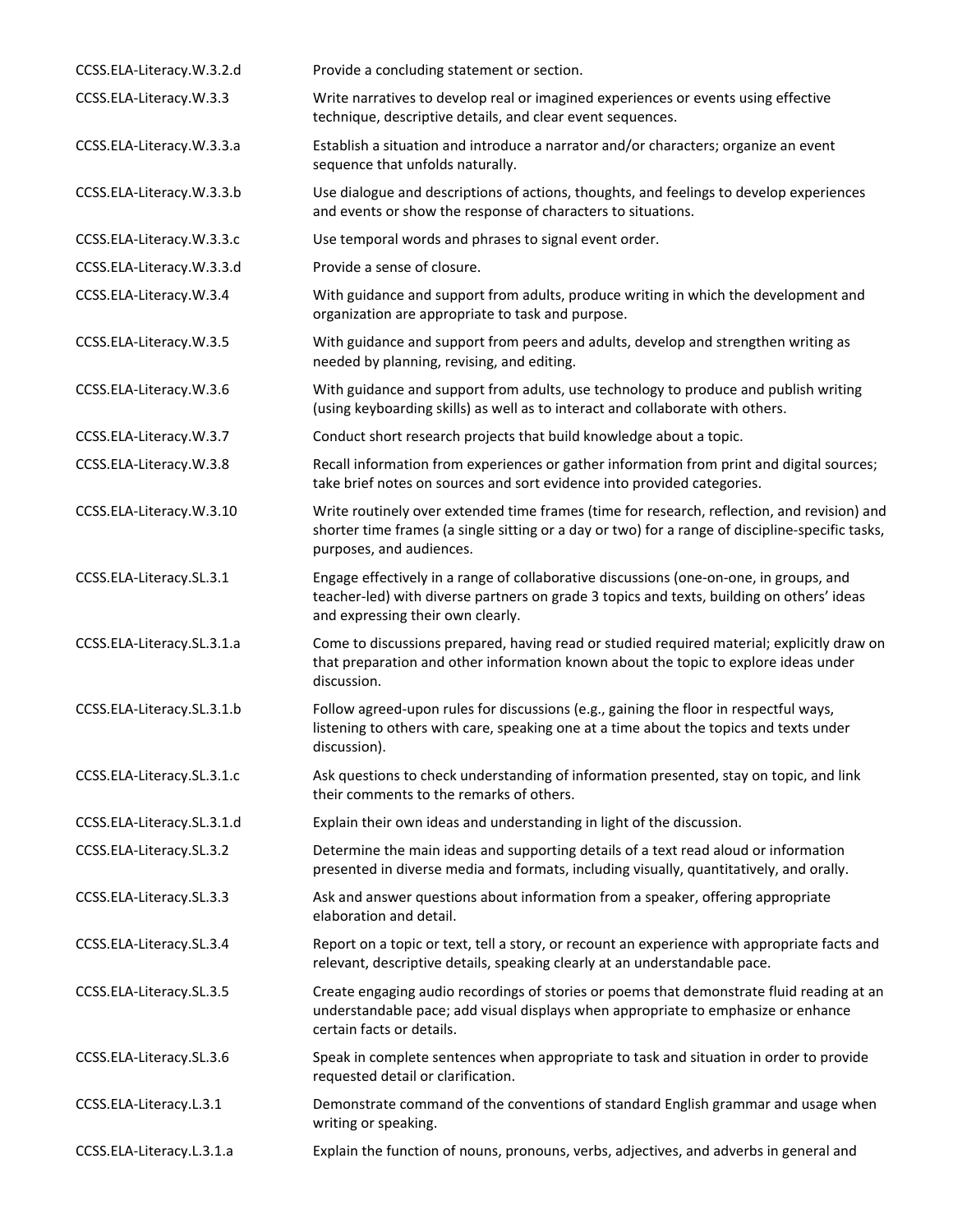|                           | their functions in particular sentences.                                                                                                                                                                                                             |
|---------------------------|------------------------------------------------------------------------------------------------------------------------------------------------------------------------------------------------------------------------------------------------------|
| CCSS.ELA-Literacy.L.3.1.b | Form and use regular and irregular plural nouns.                                                                                                                                                                                                     |
| CCSS.ELA-Literacy.L.3.1.c | Use abstract nouns (e.g., childhood).                                                                                                                                                                                                                |
| CCSS.ELA-Literacy.L.3.1.d | Form and use regular and irregular verbs.                                                                                                                                                                                                            |
| CCSS.ELA-Literacy.L.3.1.e | Form and use the simple (e.g., I walked; I walk; I will walk) verb tenses.                                                                                                                                                                           |
| CCSS.ELA-Literacy.L.3.1.f | Ensure subject-verb and pronoun-antecedent agreement.                                                                                                                                                                                                |
| CCSS.ELA-Literacy.L.3.1.g | Form and use comparative and superlative adjectives and adverbs, and choose between<br>them depending on what is to be modified.                                                                                                                     |
| CCSS.ELA-Literacy.L.3.1.h | Use coordinating and subordinating conjunctions.                                                                                                                                                                                                     |
| CCSS.ELA-Literacy.L.3.1.i | Produce simple, compound, and complex sentences.                                                                                                                                                                                                     |
| CCSS.ELA-Literacy.L.3.2   | Demonstrate command of the conventions of standard English capitalization, punctuation,<br>and spelling when writing.                                                                                                                                |
| CCSS.ELA-Literacy.L.3.2.a | Capitalize appropriate words in titles.                                                                                                                                                                                                              |
| CCSS.ELA-Literacy.L.3.2.b | Use commas in addresses.                                                                                                                                                                                                                             |
| CCSS.ELA-Literacy.L.3.2.c | Use commas and quotation marks in dialogue.                                                                                                                                                                                                          |
| CCSS.ELA-Literacy.L.3.2.d | Form and use possessives.                                                                                                                                                                                                                            |
| CCSS.ELA-Literacy.L.3.2.e | Use conventional spelling for high-frequency and other studied words and for adding<br>suffixes to base words (e.g., sitting, smiled, cries, happiness).                                                                                             |
| CCSS.ELA-Literacy.L.3.2.f | Use spelling patterns and generalizations (e.g., word families, position-based spellings,<br>syllable patterns, ending rules, meaningful word parts) in writing words.                                                                               |
| CCSS.ELA-Literacy.L.3.2.g | Consult reference materials, including beginning dictionaries, as needed to check and<br>correct spellings.                                                                                                                                          |
| CCSS.ELA-Literacy.L.3.3   | Use knowledge of language and its conventions when writing, speaking, reading, or<br>listening.                                                                                                                                                      |
| CCSS.ELA-Literacy.L.3.3.a | Choose words and phrases for effect.                                                                                                                                                                                                                 |
| CCSS.ELA-Literacy.L.3.3.b | Recognize and observe differences between the conventions of spoken and written<br>standard English.                                                                                                                                                 |
| CCSS.ELA-Literacy.L.3.4   | Determine or clarify the meaning of unknown and multiple-meaning words and phrases<br>based on grade 3 reading and content, choosing flexibly from a range of strategies.                                                                            |
| CCSS.ELA-Literacy.L.3.4.a | Use sentence-level context as a clue to the meaning of a word or phrase.                                                                                                                                                                             |
| CCSS.ELA-Literacy.L.3.4.b | Determine the meaning of the new word formed when a known affix is added to a known<br>word (e.g., agreeable/disagreeable, comfortable/uncomfortable, care/careless,<br>heat/preheat).                                                               |
| CCSS.ELA-Literacy.L.3.4.c | Use a known root word as a clue to the meaning of an unknown word with the same root<br>(e.g., company, companion).                                                                                                                                  |
| CCSS.ELA-Literacy.L.3.4.d | Use glossaries or beginning dictionaries, both print and digital, to determine or clarify the<br>precise meaning of key words and phrases.                                                                                                           |
| CCSS.ELA-Literacy.L.3.5   | Demonstrate understanding of word relationships and nuances in word meanings.                                                                                                                                                                        |
| CCSS.ELA-Literacy.L.3.5.b | Identify real-life connections between words and their use (e.g., describe people who are<br>friendly or helpful).                                                                                                                                   |
| CCSS.ELA-Literacy.L.3.6   | Acquire and use accurately grade-appropriate conversational, general academic, and<br>domain-specific words and phrases, including those that signal spatial and temporal<br>relationships (e.g., After dinner that night we went looking for them). |
| CCSS.ELA-Literacy.L.3.5.a | Distinguish the literal and nonliteral meanings of words and phrases in context (e.g., take<br>steps).                                                                                                                                               |